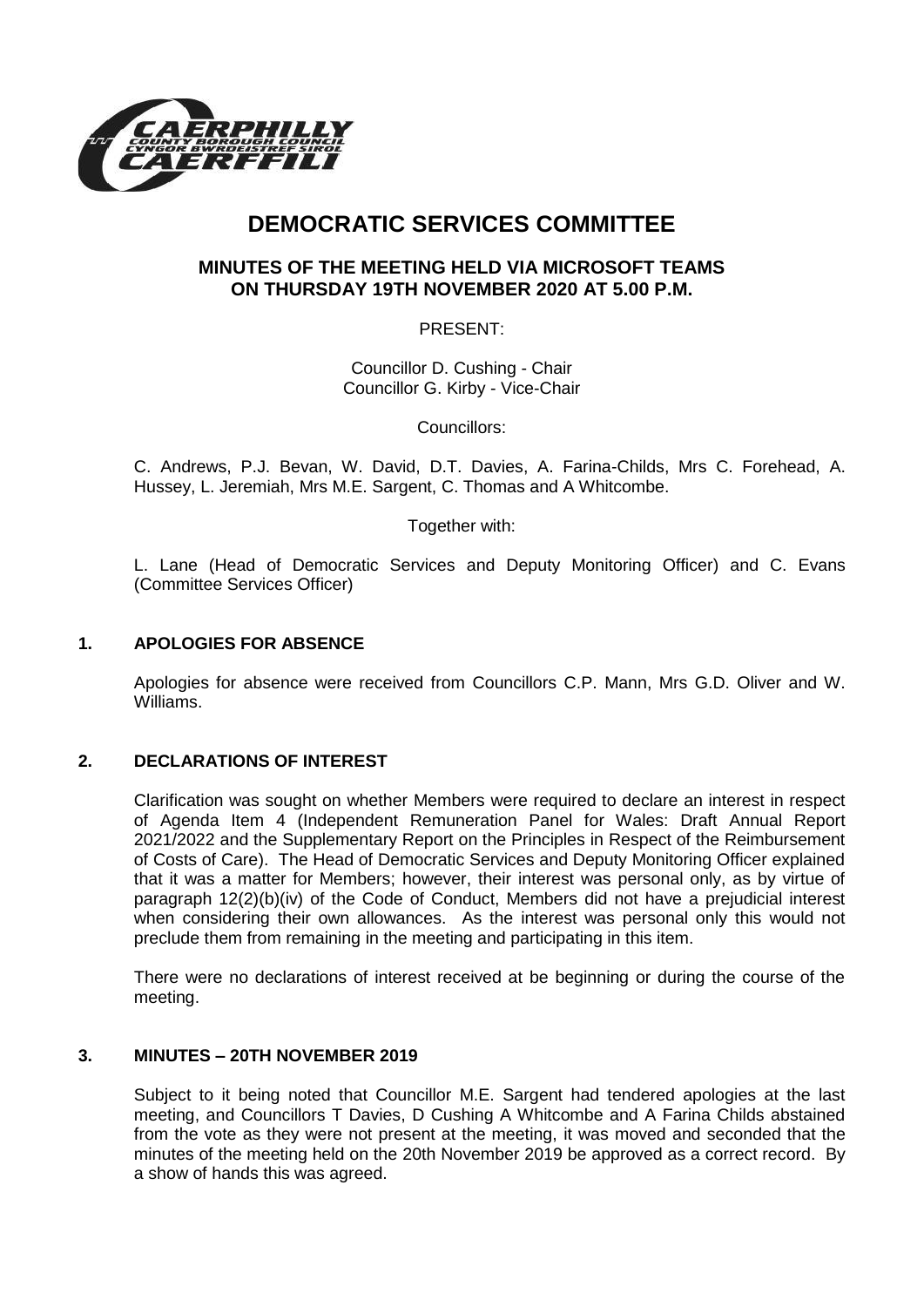#### **REPORTS OF OFFICERS**

#### **4. INDEPENDENT REMUNERATION PANEL FOR WALES: DRAFT ANNUAL REPORT 2021/2022 AND THE SUPPLEMENTARY REPORT ON THE PRINCIPLES IN RESPECT OF THE REIMBURSEMENT OF COSTS OF CARE**

Members noted that the purpose of the report was twofold. The report sought the views of the Committee on the Independent Remuneration Panel for Wales' (the Panel's) draft report for 2021/22 which would be communicated to the Panel prior to the response deadline of 23rd November 2020. The Panel's final determinations for 2021/22 will be published in February 2021 and members were advised that they would be fully appraised of the final report following its publication.

The report also informed members of the publication of a Supplementary Report by the Panel entitled the Principles in respect of the Reimbursement of Costs of Care which was attached at Appendix 2 and to ask the Committee to actively support the principles within the report to promote and encourage the take up by members of the financial support in respect of the costs of care. Members were advised that a report would also be presented to Council with a recommendation that the principles set out in the Supplementary Report are formally implemented as a minimum requirement.

In relation to the draft Annual Report for 2021/2022 attached at Appendix 1 Members noted the summary of all the new and updated determinations set out in Annex 5 of the draft report, which included determinations for Principal Councils, National Park Authorities, Fire and Rescue Authorities and Community and Town Councils.

The report highlighted the updated determinations specifically relating to Principal Councils and the updated determination on the contribution to the reimbursement of the costs of care applicable to all relevant authorities, together with the proposed increase in the allowance payable to Co-opted members.

In the case of the updated determinations for Principal Council's, members noted the following:

Determination 1 Basic Salary.

The basic salary proposed for 2021/2022 or elected members of Principal Councils shall be £14,368 with effect from 1 April 2021.

Determination 2 Senior Salary levels. Senior salary levels in 2021/2022 for members of principal councils shall be as set out in Table 3 with effect from 1 April 2021.

Determination 3 Civic Salaries.

Where a paid civic head must be paid a Band 3 salary of £23,161 and where paid a deputy civic head must be paid a Band 5 salary of £18,108 with effect from 1 April 2021.

Determination 4 Presiding Member salary.

Where appointed and if remunerated a presiding member must be paid a Band 3 senior salary of £23,161 from 1 April 2021. This does not apply to Caerphilly.

Determination 33 has been updated so that the fees for Co-opted Members (who have voting rights) have been increased by 1.06% in line with other allowances. The increase amounts to an additional £12 on the daily rate for ordinary co-opted members and for those with additional responsibility.